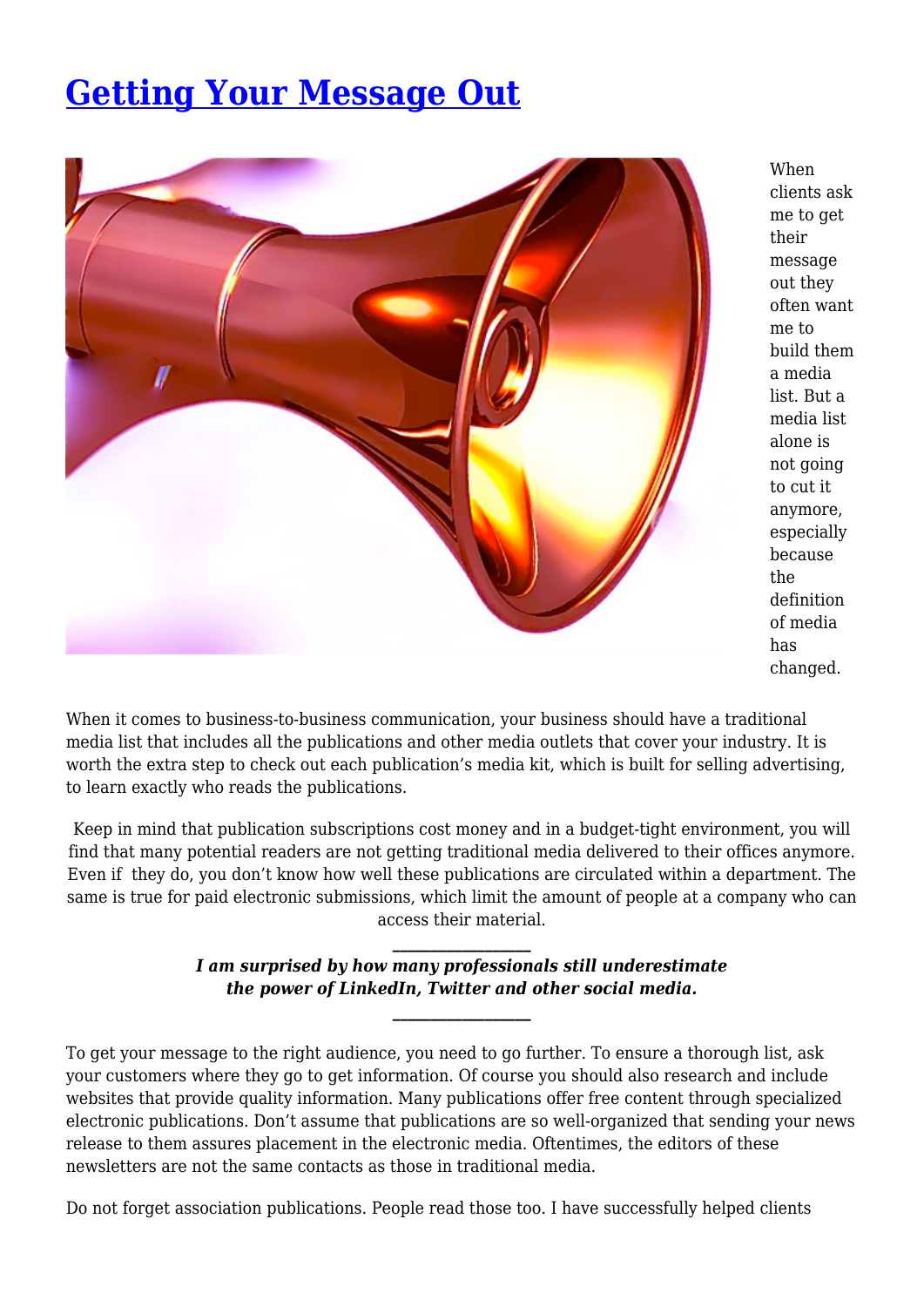boost credibility by publishing articles for them in such publications.

I am surprised by how many professionals still underestimate the power of LinkedIn, Twitter and other social media. Researching LinkedIn groups that would be interested in your information is well worth the investment. Even if the subscribers are fewer than for established print and electronic publications, you will likely reach others who have not subscribed to those publications. The other advantage of LinkedIn is you will get immediate feedback on how interested people are in what you have to say.

Since I have clients in the workers' compensation realm, I did the footwork to learn there are more than 200 LinkedIn groups on this subject. LinkedIn only allows membership in 50 groups, so you have to be choosy. Again, more research is needed to find out why the groups have been created and who is reading them.

You also need to include a list of top influencers in your industry. Doing research to find this out is also worth the investment. Many experts have their own LinkedIn groups or blogs that can also boost your "street cred" online.

And do not underestimate the power of Twitter. I am amazed by how many busy executives will make time to check Tweets from publications and influencers. I am even more amazed and flattered by how many organizations follow the Tweets from my blog.

Finally, a good list is organic. Keep records on what publications spur interest and are responsive. Pay attention to find the influencers you have missed before, such as those who comment a lot in groups. It is worth it to review the list and update it on a regular basis.

A public relations professional worth your company's investment dollars will challenge you to go beyond a traditional media list. If they are content to just build you a media list without offering to dig deeper, look elsewhere.

### **[Workers Compensation By The Numbers](https://insurancecommunicators.com/workers-compensation-by-the-numbers/)**

#### **Work-related injuries, illnesses and deaths:**

**Highest** number of workplace **fatalities** (in recent years) **8,801** in 2011 Those **due to 9/11** terrorism attacks **2,886** Number of workplace fatalities in 2012: **4,690** Number of private industry nonfatal **workplace injuries and illnesses** in 2010: **3.1 million** 

Number of cases per 100 equivalent full-time workers (2010): **3.5** For 2009: **3.6**

> **The Cost of Workers' Compensation for Employers** In 2010: **\$71.3 billion** (This is the lowest cost since 1980)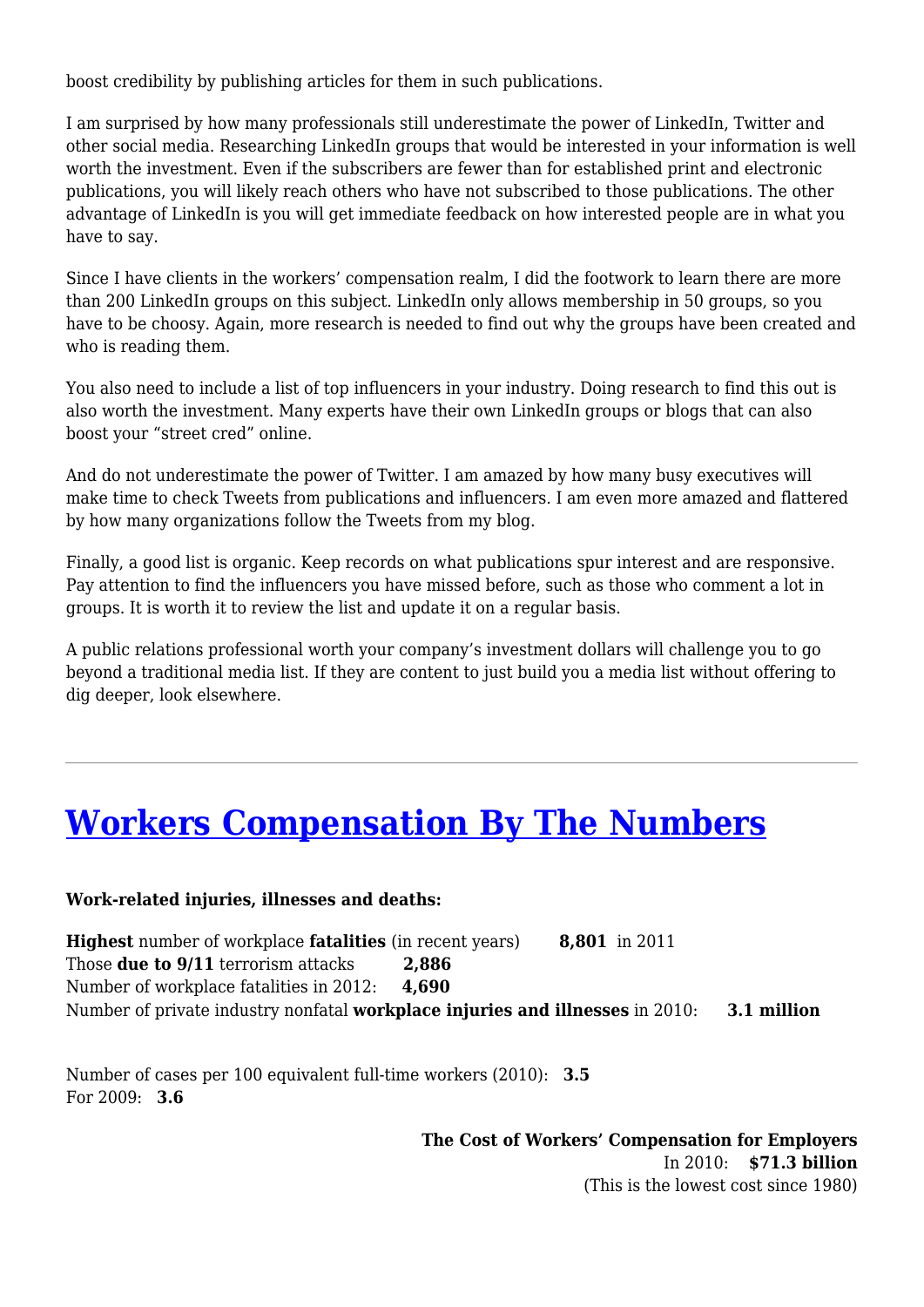#### **Highest cost year for workers' compensation:** 2005 @ **\$89.2 billion**

Per \$100 of payroll costs in 2010**:** \$1.23 This is small potatoes compared to healthcare, which is **\$7.60** (wonder how ObamaCare will change that amount)

The workers' compensation cost is **almost \$1 cheaper than 1980**, when it was: **\$2.18**

Most expensive state in 2012: Montana @ **\$2.73** The least expensive: Washington, D.C. @ **\$.50**

Net premium for private carriers in 2011 (preliminary): **\$ 32.2 billion** (This **7.9 percent increase** is the first since 2004.)

**2008:** The year that medical benefits started to cost more than wage replacement benefit accident year combined ratio.

**Annmarie's Take:** Workers' compensation costs have diminished for many reasons. While everyone agrees there is room for improvement, the system in general is more efficient thanks to research, legislative action and regulations. Commitments to workplace safety, return to work and other initiatives once considered cutting edge are now best practices. That said, there are still too many unenlightened employers who are not making steps to improve their workers' compensation results. Claims frequency has diminished dramatically due to workplace safety improvements but also because eligibility for workers' compensation has been restricted.

Key ways to improve the system remain. Improving **[employee communication](http://annmariecommunicatesinsurance.wordpress.com/2012/06/26/reduce-claim-filing-lag-time-through-effective-employee-communication-plans/)**, **[ensuring](http://annmariecommunicatesinsurance.wordpress.com/2012/08/01/how-supervisors-can-improve-the-workers-compensation-process/) [immediate claim filing](http://annmariecommunicatesinsurance.wordpress.com/2012/08/01/how-supervisors-can-improve-the-workers-compensation-process/)** and assuring responsive claims personnel will reduce the **[need for](http://annmariecommunicatesinsurance.wordpress.com/2012/09/18/why-injured-workers-hire-attorneys-and-what-employers-can-do-about-it/) [attorneys](http://annmariecommunicatesinsurance.wordpress.com/2012/09/18/why-injured-workers-hire-attorneys-and-what-employers-can-do-about-it/)** and assure better medical treatment. These efforts will make noticeable differences in claims duration and severity and therefore, costs. The growing epidemic of long-term opioid use without appropriate medical monitoring needs immediate legislative and regulatory attention. Injured workers and their families are suffering too much from this problem and, of course, it makes workers' compensation more expensive.

What do you think?

Sources: U.S. Bureau of Labor Statistics, **[National Academy of Social Insurance](https://www.nasi.org/research/2012/report-workers-compensation-benefits-coverage-costs-2010)** and the **[National Council of Compensation Insurance, Inc.](https://www.ncci.com/Documents/AIS-2012-SOL-Presentation.pdf)**

*Be the first to know! Just click "follow" at the bottom right hand corner of the screen.*

# **[An Open Letter to My iPad \(with Retina](https://insurancecommunicators.com/an-open-letter-to-my-ipad-with-retina-display/)**